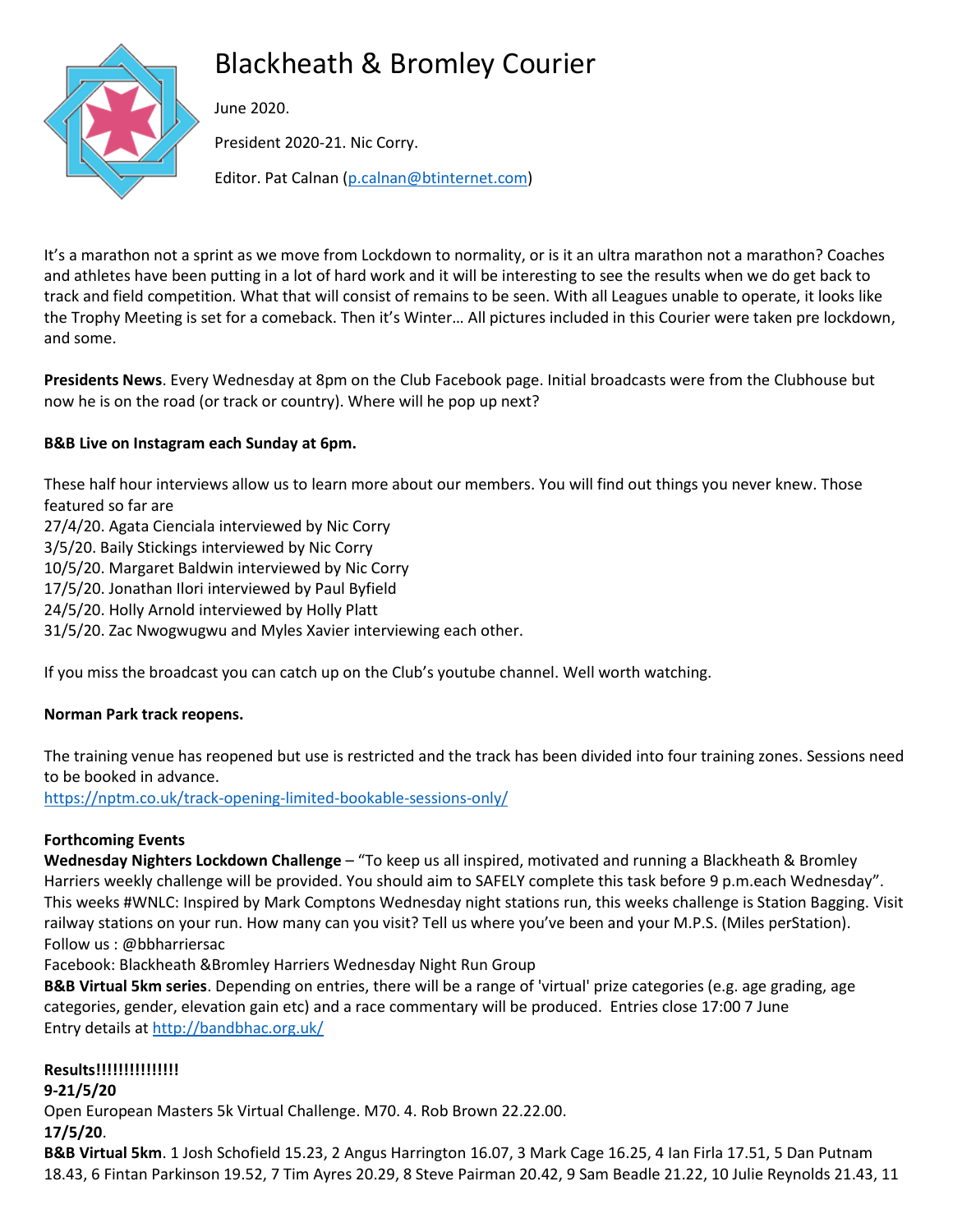Rob Brown 22.22, 12 Andy Tucker 22.59, 13 Charlotte Bloodworth 24.37, 14 Bob Minting 24.59, 15 Julia Pairman 28.38, 16 Bernard Wilson 29.12, 17 Karen Desborough 32.41. Handicap. 1 Julia Pairman 38.48, 2 Tim Ayres 38.54, 3 Angus Harrington 39.19, 4 Julie Reynolds 39.21, 5 Sam Beadle 39.22, 6 Karen Desborough 39.32, 7 Mark Cage 39.35, 8 Rob Brown 39.44, 9 Andy Tucker 39.51, 10 Ian Firla 39.52, 11 Josh Schofield 39.57, 12 Dan Putnam 39.58, 13 Steve Pairman 40.00, 14 Bernard Wilson 40.33, 15 Bob Minting 40.33, 16 Fintan Parkinson 41.14, 17 Charlotte Bloodworth 41.58.

## **Quiz**

Answers to last months quiz on the European Indoor Championships.

1. The Club had two medallists at the 2015 Championships in Prague. Can you name them and their events? A. Dina Asher Smith – silver in 60 metres. Serita Solomon – bronze in 60 metre hurdles. (Both from Orpington!)

2. The First European Indoor Championships took place in 1970. Which Club member competed? A. Tony Wadhams.

3. Which first claim member competed in the 2019 Championships in Glasgow? A. Jahisha Thomas.

4. Who won bronze in the 200 in 2000? A. Julian Golding

5. Only one male and one female thrower from the Club has competed in these championships. Can you name them? A. Mike Winch and Myrtle Augee.

6. Only one Club member (second claim, previously first claim) has won gold in these Championships, setting a World Best in the process. Can you name them? A. Margaret Beacham – gold in the 1500 in 1971.

7. Which two future Olympians competed at the Championships in 2007. A. Montell Douglas and Scott Overall

8. Two Club members have competed at these Championships on three occasions. Can you name them? A. Graham Gower and Debbi Marti.

9. Which two of the following have competed at these Championships? Phil Sesemann, Joyce Oladapo, Jennifer Stoute, Michael Skinner, Akinola "Lash" Lashore, Mohammed Sillah Freckleton, Liz Hughes, Gillian Stacey. A. Jennifer Stoute and Akinola "Lash" Lashore.

### **100 years ago in May 1920**

"Congratulations to our member H. B. S. Rhodes on winning the Stock Exchange Walk – London to Brighton – on May 1st. This walk has not been held since 1914 when Rhodes was also a competitor. Rhodes time was 9hrs 37min 52sec. How many of the newspaper men who commented on the time in the Stock Exchange walk knew that the winner was using crutches less than three months since "

"We have to apologise for a meagre Gazette this month, and can only say once more how we do wish members would send items of interest along to swell its pages during these slack times."

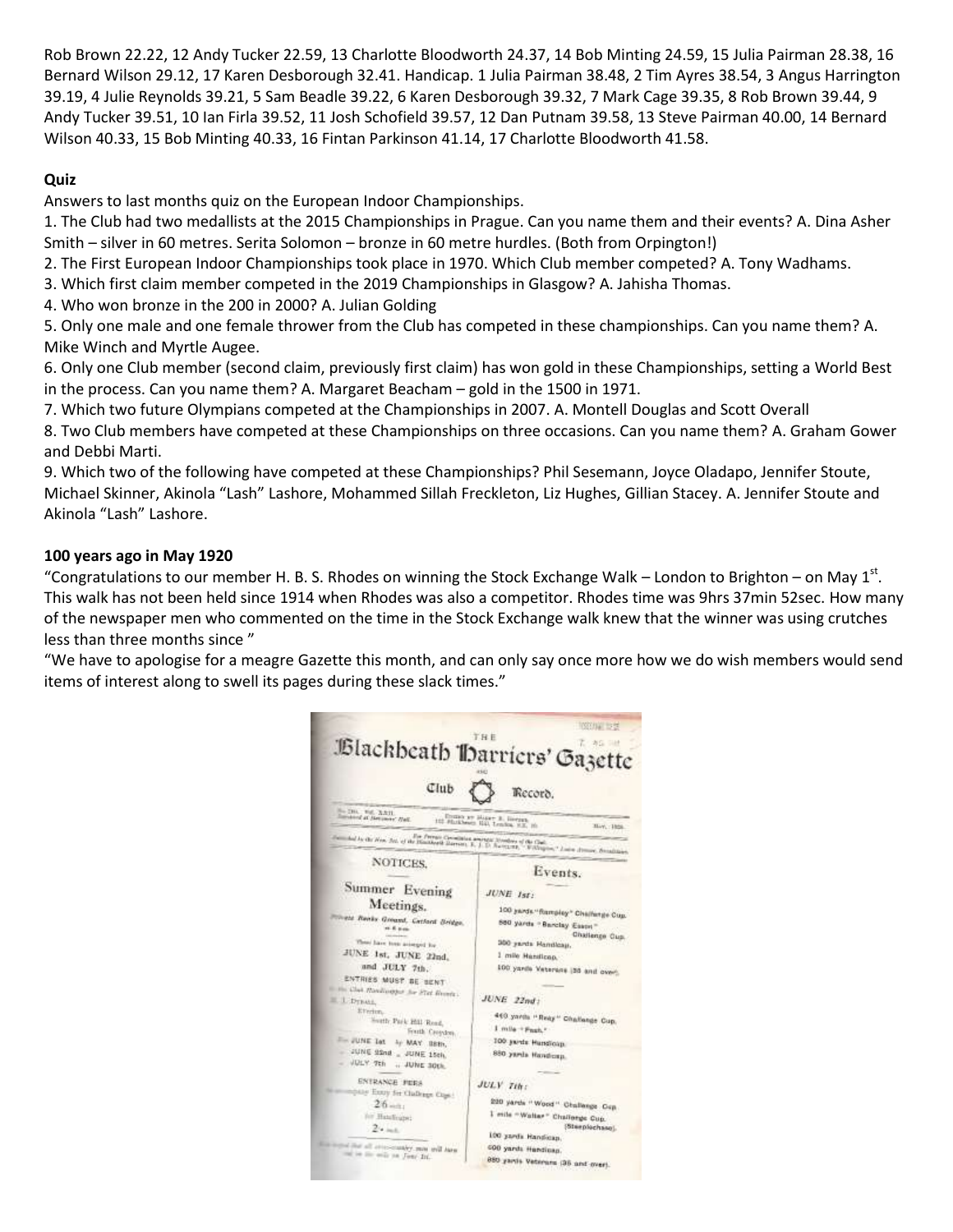#### **75 years ago in May 1945**.

"At the Annual General Meeting of the A.A.A. held at the Polytechnic, Regent Street, on April 21, our Past President, H. F. Pash, the senior Life Vice President of the A.A.A., was elected to the Chair in the absence of Lord Burghley… Our President attended the meeting on behalf of Blackheath Harriers, and we understand that considerable reference was made to the proposals for reorganising the management of athletics, on which a pamphlet will be issued to all affiliated bodies in the Country as soon as possible"

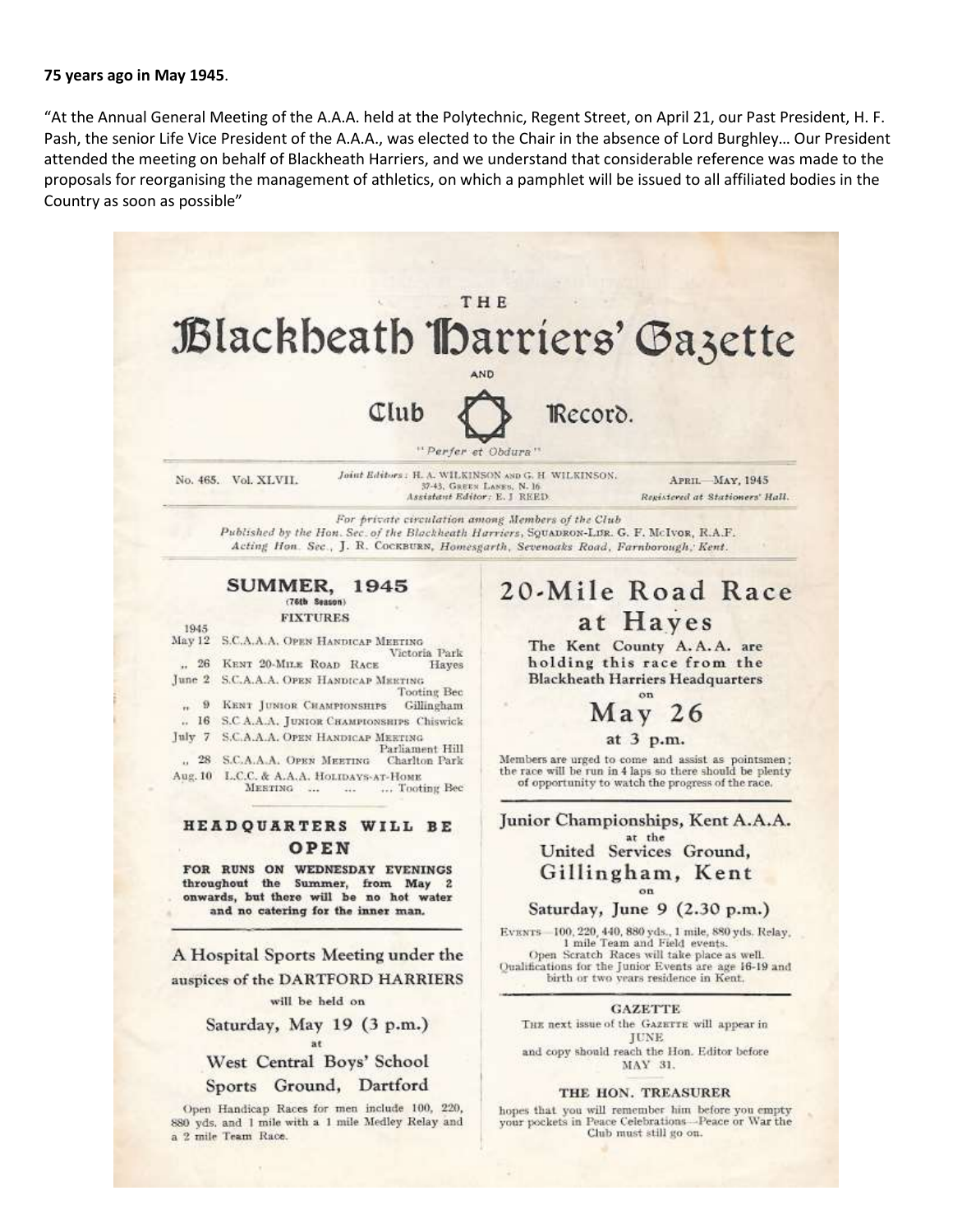#### At the first National League match of the season at Crossford Bridge, Sale, the Club finish 6<sup>th</sup> and last.

Hudson, 6.88, T.J., J., Ballen (Bir), 13.64, Wt.-1, 5. Clark (W.G.), 15.26, Dis., 1, M. Cushion (W.G.), 51.90, Jav.-1, M. Wooton (W. & B.), 66.08, Ham., -1, P. Astron (W.G.), P. Astron (W.G.), P. Aston (W.G.), 52.02, 3000m, Walk 1, R. Mills (Ilf.),  $12:29.4$ 

RESULT-1, Woodford Green A.C., 91; 2, Ilford A.C., 71; 3, Southgate H., 55; 4, Birchfield H., 52; 5, Croydon H., 47; 6, Wolverhampton & Bilston, 38; 7, Belgrave H., 36; 8, Thames Valley H., 31; 9, Blackheath H., 7.

#### Saturday, 16th May, 1970.

#### NATIONAL LEAGUE, DIV. 2, AT **CROSSFORD BRIDGE, SALE**

As early as 8.00 a.m. four members of the Blackheath party had already arrived at Euston Station, and by the<br>appointed hour of 8.15 a.m. at least thirteen athletes had gathered, with President George Brooks, to catch the 8.30 a.m. train to Manchester. However, British Rail decided otherwise, having changed their timetable on the 4th May and omitted to inform our travel organiser, The Hudson. Eventually, after finding a train going<br>generally in the right direction, and a carriage which net with Chris Woodcock's stringent requirements, the<br>team settled down to enjoy the journey. However, due<br>team settled down to enjoy the journey. However, due to a fault in one of the carriages, the train arrived more to a name in one of the actually where the team changed for<br>the Manchester train. After changing trains twice more,<br>the team, complete with a local guide, were taken on<br>between the team. Safari, down an inconspicuous but well trodden dirt track which wound its way past a gasometer, through brambles, parts of ruined buildings and finally through some bushes on to the track.

Peter Hudson and Mike McFarnell had barely enough time to change and rush to the Hammer and Pole Vault respectively. Regrettably these two stalwarts were called upon to perform in numerous other events during the afternoon in order to fill the yawning gaps left by absent specialists.

specialists.<br>
However, there was little to cheer about during the<br>
afternoon. Our sprinters were outclassed, although<br>
managing respectable times with the aid of a strong<br>
wind. In the 1500m. Peter Horwwood set a good pace but lacked the finishing speed and was overtaken by Douglas and Wardle in the final straight. The 800m. saw the welcome return of David Wright to the track team; he did well to finish fourth, returning 1:52.0<br>secs. in a fast race won by Cambell (Poly.) in 1:49.4 secs.

Our only victories came in the Javelin, where Mike<br>Turner threw 208' 6" to win the "A" String and John<br>Wright 160' 1" to win the "B" String.

In conclusion it must be said that for a club the size of Blackheath a situation where one athlete has to or backneath a situation where one athlete has to<br>compete in up to eight events and others in events un-<br>familiar to them should not arise in competition of

compete in up to eight events and others in events un-<br>familiar to them should not arise in competition of<br>Mational League standard.<br>100m,--A--1, D. Dear (Sou.), 10.6; 6, P. Frowde,<br>11.3. B--1, G. Carson (Poly.), 10.8; 5,

C. Woodcock, 70.6. 4 x 100m.-1, Poly, 43.0; 6; B H,  $43.4 \times 400$ m. 1, Poly, 3, 20.7, 6, B H, 3, 38.4, H, J,  $A-1$ , J. Watson (Poly.), 5' 10", B--1, R. Fox (Sou.), 5' 8". LJ,  $-A-1$ , C. Greenaway (W.G.), 23' 113<sup>x</sup>;<br>2, P. H C. Woodcock, 70.6, 4 x 100m,-1, Poly , 43.0; 6; B.H.,

RESULT-1, Polytechnic H., 247; 2, Sale H., 229; 3,<br>Edinburgh South H., 217; 4, Southampton A.C., 213;<br>5, Woodford Green A.C., 201; 6, Blackheath H., 155.

Wednesday, 27th May, 1970.

#### MATCH v. CHISLEHURST & SIDCUP G.S. AND SOUTH BROMLEY COLLEGE, AT **LADYWELL**

LADYWELL<br>
100m.-1, T. Phillips, 12.3; 4, J. Beveridge, --. 200m.<br>
-A--1, T. Phillips, 12.3; 4, J. Beveridge, --. 200m.<br>
2. J. Beveridge, 25.4. 800m.-1, G. Martin, 1:58.4; 2, G.<br>
Pinkney, 2:2.5, 1500m.-1, M. Goodwin, 4:11.  $128'$  4"

RESULT-1, Chislehurst & Sidcup G.S., 101; 2, Blackheath H., 69; 3, South Bromley College, 31.

#### 10,000 Metres Championship

**10,000 Metres Championship**<br>
(11 entries)-1, A. Mandeville, 31:39.4; 2, R. Hawtin, 31:51.8; 3, 1. Wilson, 32:0.1; 4, C. Haines, 32:13.8;<br>
5, P. Shepheard, 32:46.8; 6, A. Weeks-Pearson, 33:21.4<br>
Handicap-1, P. Shepheard (

Saturday, 6th June, 1970.

#### KENT COUNTY CHAMPIONSHIPS, **AT CRYSTAL PALACE**

Club members could be forgiven for expecting that our members would feature very little in the county championships this year in view of the poor turnouts that we have been experiencing in club matches on the track. As it happened there was much more participa-<br>tion by Blackheath Harriers than had been expected, particularly among the Youths and some very good performances. There is obviously more talent in the club than is generally realised and it is to be hoped we shall now be able to use it to the Club's advantage.

The Championship meeting covered events for Boys, The Championship meeting covered events for Boys,<br>Youths, Juniors and Seniors so there was a full day's<br>programme. This went without any obvious hitches and the meeting kept up to time so the various club<br>members who assisted with the judging and marking and with the organisation generally can feel satisfied with their day's work. There were a few other members watching from the stands but it was clear that there were few if any spectators apart from supporters of the competitors and the number of people in the stands was pitifully small especially considering it was a lovely summer's day.

There were several Championship Best Performances including two by our own young members, J. Fenton<br>who won the Youths' 100 metres in 11.5 seconds and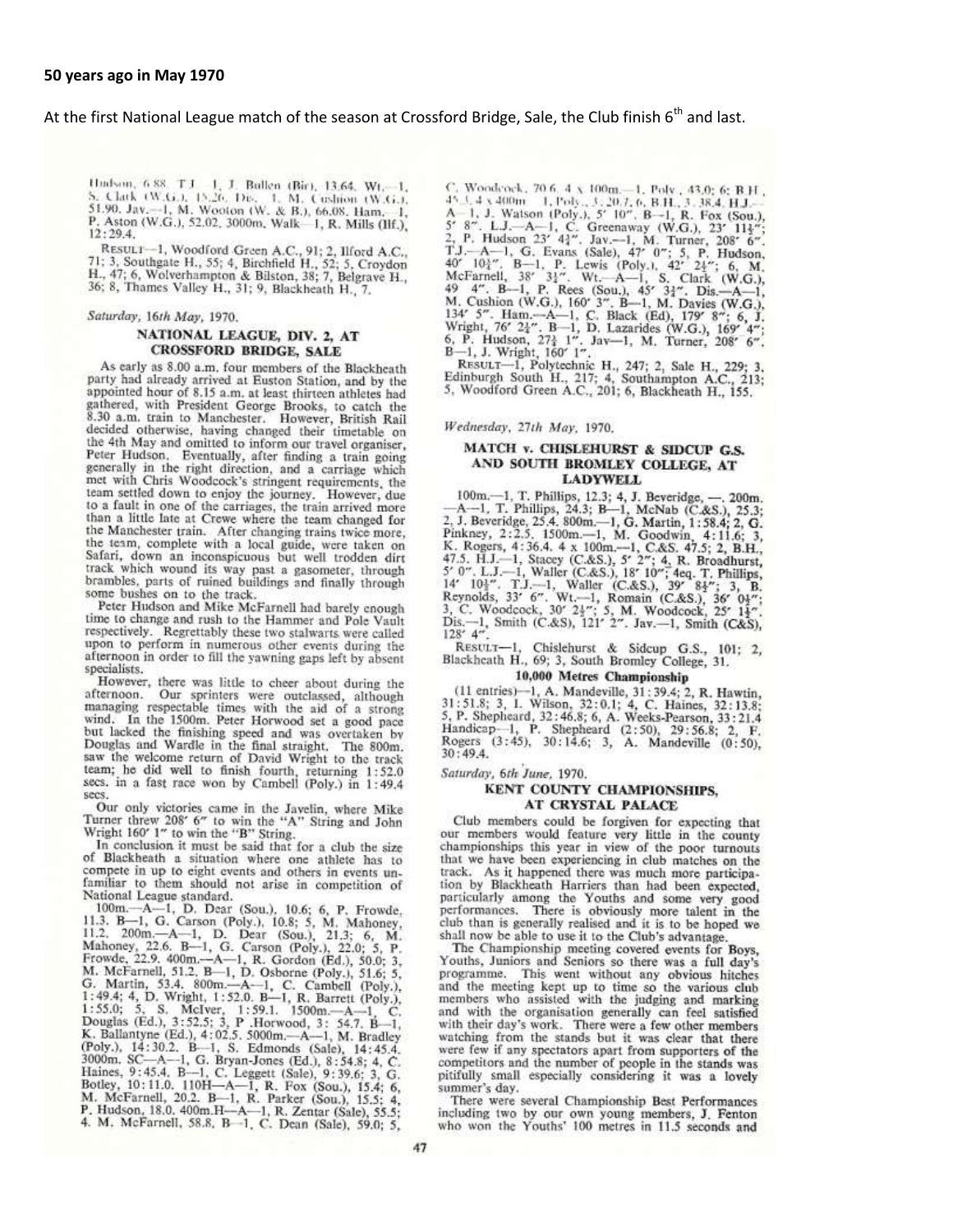At the first evening meeting at Ladywell, Bob Richardson wins the Club 5000 metres race in 14.25. Immediate Past President Sydney Wooderson is among the timekeepers. "The least said the better, about the lack of enthusiasm and lack of support for the Field Events."

Chris Haines is  $8<sup>th</sup>$  in the Kent "20" in 1.50.00 leading the Club to victory in the team race. Mike Willis and Bob Hawtin complete the scoring.

At the Kent Womens Championships at Crystal Palace, Wigmore Ladies Nicola Klarkowski sets a Championship Best of 12.5 in winning the Junior Girls 100 metres.

At the Southern Championships for women at Crystal Place, Helen Key is second in the Intermediate Girls high jump with a leap of 1.53. Ruth Hardy is third in the Junior Girls 75 hurdles in 12.2.

## **25 years ago in May 1995**.

Blackheath finish in 4<sup>th</sup> place in their first match back in the top flight of the British Athletics League. Julian Golding wins the 200 metres in 21.4 and the Club score maximum points in the 5000 (Dave Taylor and James Harrison) and the 3000 steeplechase (Paddy Brice and John Marks). It is a good start but with the League operating a three up, three down promotion/relegation for the first time, it will still be a tough season.

Mark Steinle breaks the course record timing 30.37 at the Ted Pepper 10km.

Blackheath's youngsters win their opening McDonalds National Young Athletes League match of the season. Nizamul Hoque is track athlete of the match for his 49.8 in the 400. Emeka Udechuku, hampered by a groin strain, wins the shot with a standing throw of 15.44.

At the Kent County Championships there are Senior golds for Lee Newman (shot and discus), Nigel Keogh (400 hurdles), Joice Maduaka (100 and 200) Emma Clapson (400), Uju Efobi (100 hurdles) and Myrtle Augee (shot).

James Harrison takes the £400 first prize at the Puma Trinomic 10km at Crystal Palace with a time of 29.46. It is a blanket finish with Harrison moving from 5<sup>th</sup> to victory in the last 600 metres. Mark Steinle sets a new best of 29.52 in 5<sup>th</sup> and Spencer Newport is 6<sup>th</sup> in 30.02. The race incorporates the London 10km Championships and the Club are first, second and third in the team race! As a warm down Harrison wins the Camberley Half Marathon the next day in 68.00. Phil Hogston wins the Canterbury Half Marathon and Roy Smith the Sevenoaks 7.

Bill Foster wins the 10,000 metres at the Inter Counties Championships in Bedford. Steve Harrison is second in the javelin and there are third places for Lisa Thompson in the 800 and Uju Efobi in the shot.

At the Southern Under 20, Under 17 and Under 15 Championships at Crystal Palace, Blackheath athletes win 13 golds, 8 silver and 7 bronze medals, set three Championship records, two Club records and numerous personal bests. Among these, Emeka Udechuku sets Championship bests in the under 17s shot (18.43) and discus (56.94) and wins the Under 20s discus (52.44); and Leon Connikie sets a championship best in the under 15 boys 400 (51,60). Other golds come from Marvin Bramble (U20 triple jump), John Skeete (U17 100 and 200), Chris Moss (U17M 800), Daniel Plummer (U15 100 and 200), Adrian Cluskey (U15 shot), Steve Holmes (U15 1500) and Dwayne Grant (U15 Long jump).

## **20 years ago in May 2000.**

At the Southern Under 20 Championships at Watford, Dwayne Grant wins both the 100 and 200. Other golds come from Katy Porter in the 100 hurdles and Sandra Alaneme in the under 15s high jump.

At the National Junior Athletics League Medway Division match, Bromley AC win the Ladies match with Blackheath second. At the Southern Premier Match at Copthall, Dwayne Grant scoops the man of the match award for his 10.6 win in the 100 metres. He also sets a pb of 21.5 in the 200.

Joyce Hepher sets a Championship best of 6.24 as she wins the Senior Ladies long jump at the Kent Championships at Crystal Palace. Other senior wins come from Nicole Bowring in the 400; Liz Hughes in the pole vault; and Michael Champion in the 200.

Joyce Hepher is runner up in the ladies long jump at the Inter Counties Championships at Bedford. Levi Edwards is third in the mens event with a new best of 7.35.

Emeka Udechuku wins the discus at the Loughborough International, having won the shot and discus the day before at the British League match at Wigan.

# **15 years ago in May 2005**

Liz Hughes wins the pole vault at the Inter Counties for the third time.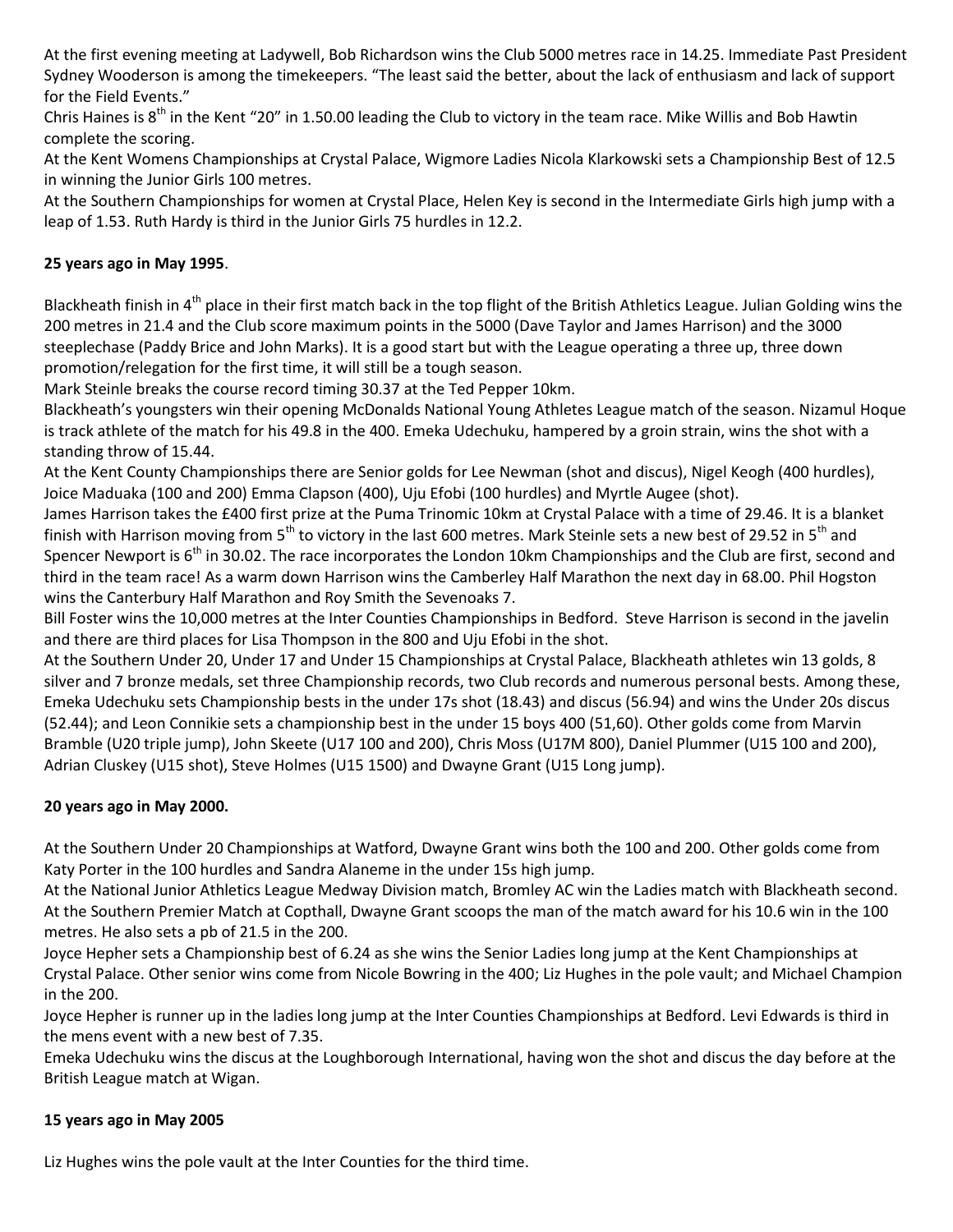At the Southern Under 20 Championships at Portsmouth there are javelin wins for Stuart Harvey and Christine Lawrence. Rachel Blackie sets a Club Junior and Senior record in winning the hammer and Daniel Haque is 200 metre champion. In the under 17s there are wins for Danny Doyley (100), Scott Blackwell (400), Serita Solomon (80 hurdles), and Flo Clark (discus). Golds in the under 15s come from Jermaine Alexander (100) and Sarah McGuire (shot).

The Clubs athletes win 50 gold medals at the Kent Championships at Ashford - Sarah McGuire U15G Discus, Allan Williams SM Pole vault, Rachel Blackie SW Hammer, Rachel Blackie U20W Hammer, Jermaine Alexander U15B 100, Serita Solomon U17W 80H, Serita Solomon U17W 100, Leah Forbes Morris U15G Long Jump, Shaunagh Brown U17W Discus, Scott Blackwell U17M 400, Rebecca Syrocki U20W 400, Katrina Cosby U15G 200, Stuart Harvey U20M Javelin, Bella Clayton SW 800, Jo Wood U20W 100H, Vanessa Nakangu U17W 300, Ian Allerton SM 400, Jade Castell Thomas U17W TJ, Andrew Rayner SM 1500, Aston Stockdale U15B 400, Daniel Haque U20M 200, Vicki Cole U20W 100, Richard AlAmeen U17M Hammer, Scott Huggins U17M Pole vault, James Alaka U17M 200, Stephen Cavey U15B 800, Jermaine Alexander U15B 200, Andrew Jordon U15B Hammer, Ed Harrison U20M 400H, Amir Williamson U20M Hammer, Sam Bobb SM TJ, Helen Silvester U15G Javelin, Jessica Matthews U15G HJ, Amy DeMatos U15G 800, Rachel Arnheim U17W Pole vault, Christine Lawrence U20W Javelin, Clare Cooper U20W 200, Bella Clayton SW 400, Katy Benneworth SW Long Jump, Liz Hughes SW Pole vault, Stuart Harvey SM Javelin, Jamie Atkinson SM 800, Daniel Haque U20M 100, Robert Bain U20M 3000 walk, Vanessa Nakangu U17W 200, Rebecca Taylor U17W 800, Hayley Nouch U20W TJ, Sarah Harrison U15G 100, Julia Stacey U15G 3000 walk, Amy DeMatos U15G 1500.



Mark Steinle wins the Ted Pepper 10km. Gemma Viney wins the womens race. Former Club member Kieran Richardson scores two goals on his England football debut. **10 years ago in May 2010**

Tremayne Gilling wins the 100 metres at the British Universities Championships in a time of 10.49. Pamela Hughes is the other Club member to strike gold. She is first in the high jump with a leap of 1.78.

At the Southern Under 20 Championships at Ashford there are wins in the under 17 womens age group for Rachel Dickens (300) and in the under 15s for Dina Asher Smith (100 and 200).